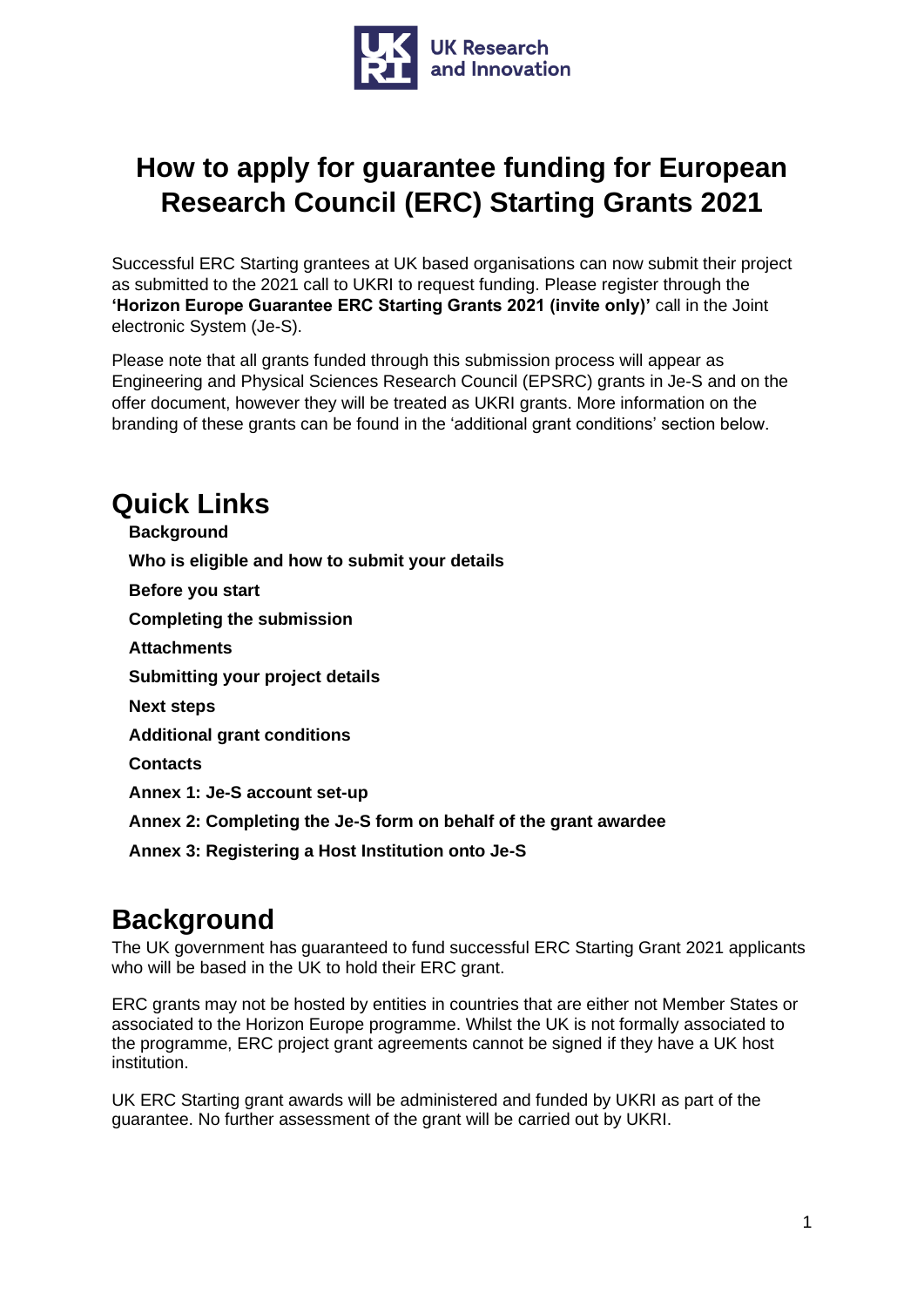

Please note that ERC grants funded by UKRI will be administered according to UKRI standard terms and conditions except where specifically noted in the additional grant conditions below.

# <span id="page-1-0"></span>**Who is eligible and how to submit your details**

Anyone who has confirmation of a successful evaluation for an ERC grant which is covered by the guarantee as noted in [the guarantee guidance document on UKRI's website](https://www.ukri.org/publications/horizon-europe-guarantee-notice-and-guidance/) may submit their project details via the [UKRI Je-S portal](https://je-s.rcuk.ac.uk/JeS2WebLoginSite/Login.aspx) to receive funding from UKRI for their project.

To submit your details to UKRI, the host institution must be based at a Je-S-registered organisation. You can check whether your organisation is Je-S registered by selecting 'Je-S Registered Organisations' on the [Je-S home page.](https://je-s.rcuk.ac.uk/JeS2WebLoginSite/Login.aspx) If your host institution is **not** Je-S registered and it is a higher education institute or research organisation, please liaise with your organisation's administration office in the first instance. If your host institution is an industry-based organisation that is **not** Je-S registered, then please follow the steps given in [Annex 3.](#page-17-0)

For any technical queries relating to Je-S, you can contact the helpdesk via email: [JeSHelp@je-s.ukri.org](mailto:JeSHelp@je-s.ukri.org)

### <span id="page-1-1"></span>**Before you start**

To create and submit your details in Je-S:

- You must have a personal registered level Je-S account. To create a registered level Je-S account, please follow our guidance in [Annex 1](#page-11-0)**. OR**
- The Je-S form can be created by a nominated member of staff at the applicant's research organisation and transferred to the applicant (Principal Investigator) to submit. Further guidance can be found in [Annex 2.](#page-15-1)

### **Start Date**:

The timing of payments will follow UKRI's standard quarterly pay runs for research grants. You are asked to consider this when deciding the start date of your guarantee grant, which does not need to match the start date in the original ERC proposal.

If you would like the grant payments to start from UKRI's next Je-S pay run in June, please ensure you **select a start date between 1 st April and 15th May 2022**.

Please note that the duration of the grant needs to match what was in your proposal.

### **Additional funding:**

The ERC provide up to an additional €1 million to cover any eligible start-up costs for researchers moving from a third country to the EU or an associated country, the purchase of major equipment, access to large facilities, or other major experimental and field work costs. The total amount of additional funding will be made available for those who successfully requested it from the ERC through UKRI's guarantee process on the same payment schedule as the rest of the grant.

Please contact [EUGrantsFunding@ukri.org](https://ukri.sharepoint.com/sites/hestta/Shared%20Documents/Horizon%20Contingencies%20-%202021/Monobeneficiary%20-%20ERC%20and%20MSCA/Je-S%20&%20Siebel%20Related%20Work/Testing/EUGrantsFunding@ukri.org) if you have any queries about this.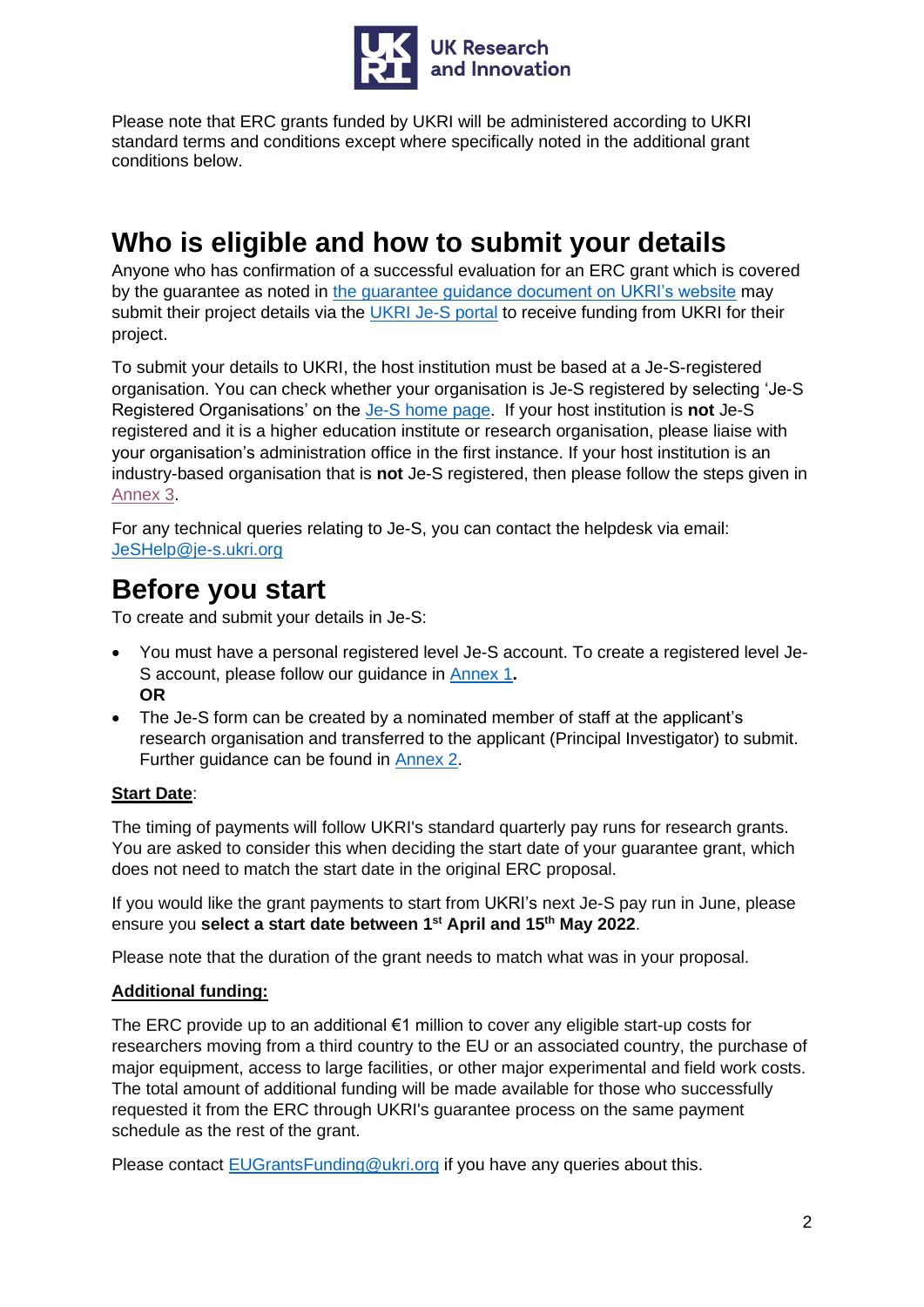

#### **Exchange rate:**

We will not accept any increase of budget from that originally applied for in your ERC application. As payments will be paid in British pounds (GBP) rather than Euros all costings will need to be entered into the Je-S form as GBP. A maximum exchange rate of £1: €1.160354 will be accepted.

#### **Currency conversion tool:**

To convert the costs to GBP using simplified UKRI cost headings, the converter tool template must be used and uploaded as a PDF attachment. This can be found on the [Horizon Europe guarantee notice and guidance page.](https://www.ukri.org/publications/horizon-europe-guarantee-notice-and-guidance/)

To use the conversion tool, please ensure you have completed all the green cells. Enter the duration of your grant at the top of table one and fill in your original ERC eligible costs in Euros in the green cells below. The spreadsheet will automatically calculate the costs in GBP and under UKRI's Je-S headings on the second table ready to be entered into Je-S.

**Please ensure you save a copy of your completed conversion tool template as a PDF.** This can be done whilst saving the document in Excel by choosing 'PDF (\*.pdf)' in the dropdown list instead of 'Excel Workbook (\*.xlsx).

#### **Attachments:**

Please prepare the following required attachments prior to completing the Je-S form. **These must be saved as PDF files before uploading to Je-S**:

- Evaluation result letter from the ERC stating your success in the 2021 ERC Starting grant call
- Original ERC proposal
- Host institution support letter (as a separate PDF)
- ERC evaluation summary report
- Completed currency conversion tool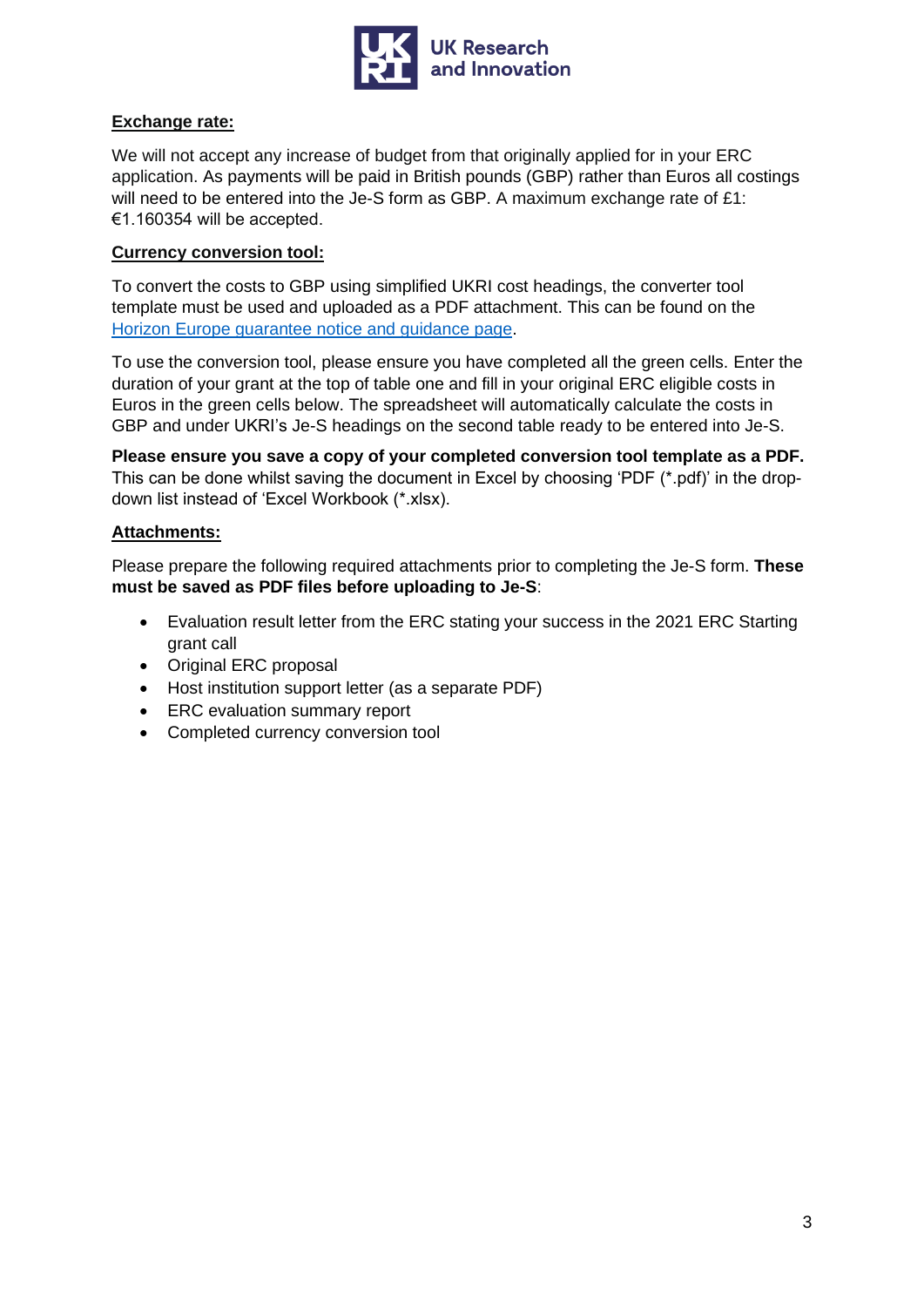

# <span id="page-3-0"></span>**Completing the submission**

Log in to the [Je-S portal](https://je-s.rcuk.ac.uk/JeS2WebLoginSite/Login.aspx) using your username and password and select **documents** from the left-hand menu. To create the Je-S form, select **new document** from the functions menu.

| <b>Je-S Documents</b>                       |                                                                                               |
|---------------------------------------------|-----------------------------------------------------------------------------------------------|
| <b>Logged In</b><br>Welcome to Je-S,        | <b>Functions</b><br>Create<br><b>New Document</b><br>$\blacksquare$<br><b>Maintain Grants</b> |
| Log Out                                     | <b>Documents</b><br>Proposals                                                                 |
| <b>Account</b><br>Home                      |                                                                                               |
| <b>Documents</b><br><b>News</b>             |                                                                                               |
| <b>Login Details</b>                        |                                                                                               |
| <b>Account Summary</b><br>Forum<br>Feedback |                                                                                               |

Select the following options from the drop-down menus:

- Council: **EPSRC\***
- Document type: **Standard Proposal**
- Scheme: **UKRI Frontier Research Guarantee**
- Call: **Horizon Europe Guarantee ERC Starting Grants 2021 (invite only)**
- Select **create document**

\*EPSRC are hosting these awards on behalf of UKRI.

All sections marked with  $\bigcirc$  are mandatory and must be completed. Our guidance below should assist you with how to complete the sections.

Note on costs: Please be aware that this grant will be issued according to UKRI standard research grant terms and conditions except where noted below.

| <b>Project Details</b><br>❸ | How do I complete it?                                                                                                                                                  |
|-----------------------------|------------------------------------------------------------------------------------------------------------------------------------------------------------------------|
| Submitting<br>Organisation  | Select your organisation and department from the search menu.<br>Please note only Je-S registered organisations and their<br>departments will be included in the list. |
| <b>Your Reference</b>       | Enter your Original ERC proposal number.                                                                                                                               |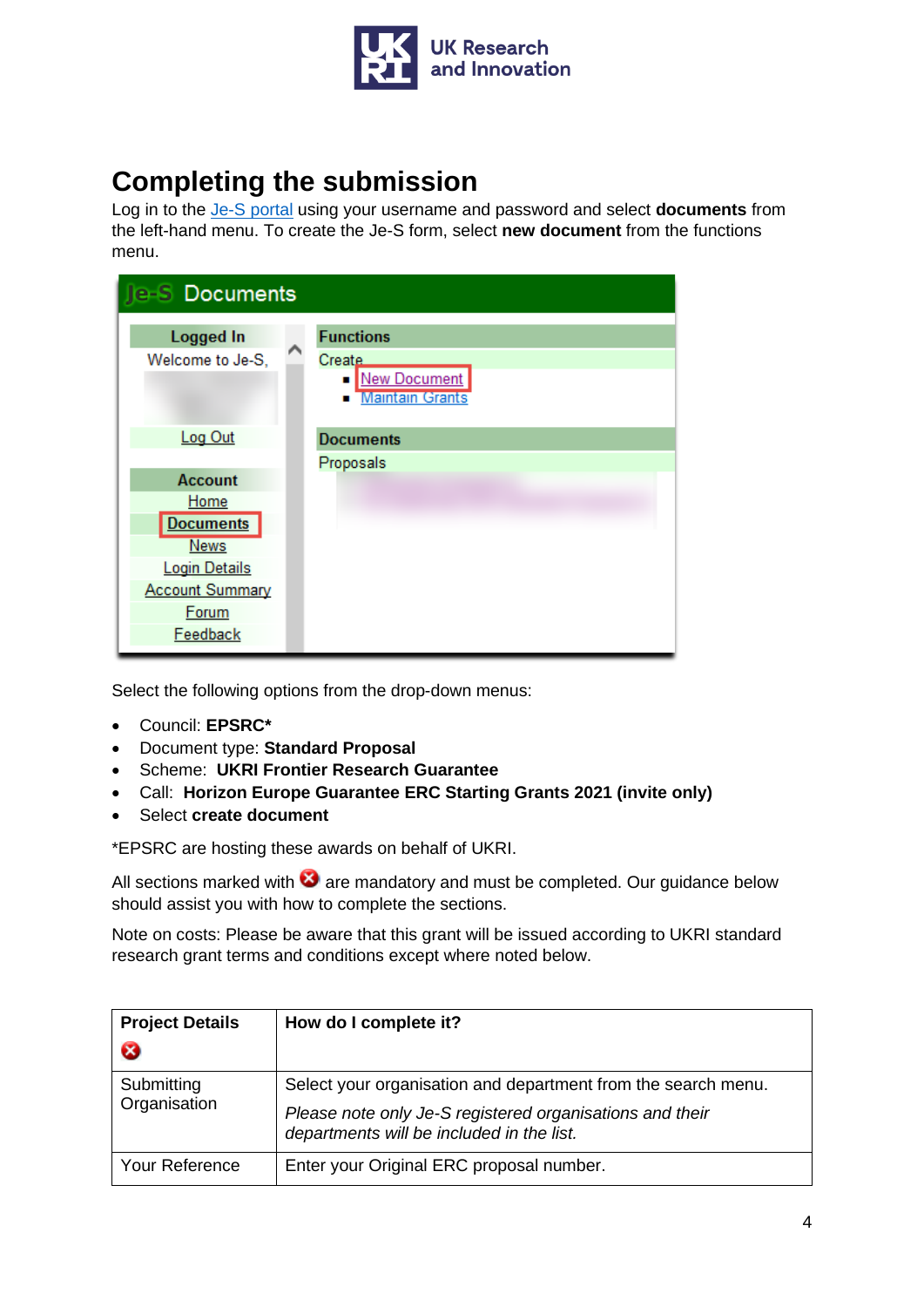

|                          | You will be able to view this reference in Je-S. This must not<br>exceed 20 characters.                                                                                                                                                             |
|--------------------------|-----------------------------------------------------------------------------------------------------------------------------------------------------------------------------------------------------------------------------------------------------|
| <b>Project Title</b>     | Enter the proposal title as shown on the original proposal.                                                                                                                                                                                         |
|                          | This must not exceed 150 characters. If the title is over this limit,<br>please abbreviate the text ensuring the project acronym is included<br>at the beginning.                                                                                   |
| Proposal Call or<br>Mode | This displays the Call that you have applied to. Please check that<br>this is 'Horizon Europe guarantee ERC Starting Grants 2021 (invite<br>only)'.                                                                                                 |
|                          | Please note if the incorrect call is displayed, changing this field will<br>cause system problems. Instead, the document should be deleted,<br>and a new Je-S form created to the correct call.                                                     |
| <b>Start Date</b>        | A future start date must be added to avoid a validation error in Je-S<br>when the Je-S form is submitted.                                                                                                                                           |
|                          | Please note the start date you enter here does not need to match<br>what was in the original proposal. UKRI systems operate on a<br>quarterly pay run basis and pre-financing will not be available in the<br>same manner as Horizon Europe grants. |
|                          | If you have further questions, please contact<br><b>EUGrantsFunding @ukri.org</b>                                                                                                                                                                   |
| Duration                 | Enter the duration of the grant.                                                                                                                                                                                                                    |
|                          | Please note this should match your original proposal duration.                                                                                                                                                                                      |

| <b>Principal</b><br>Investigator<br>ೞ | How do I complete it?                                                                                                                                             |
|---------------------------------------|-------------------------------------------------------------------------------------------------------------------------------------------------------------------|
| Principal<br>Investigator             | Select 'add new principal investigator item', search for the applicant<br>of the grant and select the name from the menu.                                         |
|                                       | Please note only staff with registered level Je-S accounts will be<br>included in the search list. See Annex 1 for further guidance on<br>creating Je-S accounts. |

| <b>Objectives</b><br>ೞ | Please enter the proposal objectives from 'Part B1 (Section A)' of<br>your original ERC proposal.                                                                                                  |
|------------------------|----------------------------------------------------------------------------------------------------------------------------------------------------------------------------------------------------|
|                        | Please summarise your objectives if they exceed the 4000-character<br>limit in Je-S. Please note that the project will not be reassessed by<br>UKRI, this is required for administrative purposes. |
| <b>Summary</b><br>Ø    | Please enter the abstract section of the original ERC proposal.                                                                                                                                    |
|                        | Please note that once funded this section will be externally facing on<br><b>Gateway to Research.</b>                                                                                              |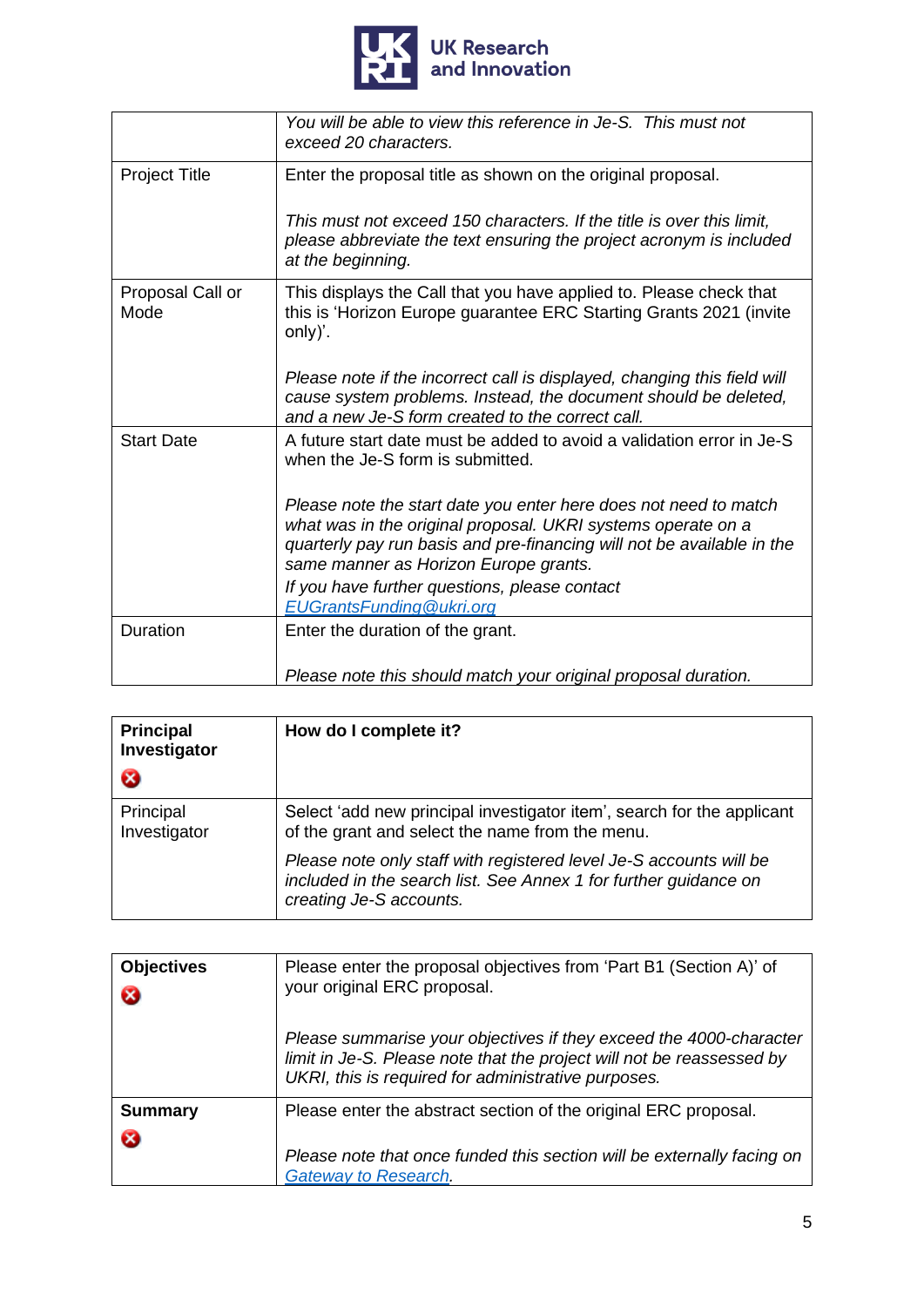

| This should not exceed 4000 characters. |
|-----------------------------------------|
|                                         |

| <b>Other Staff</b><br>(optional)     | Please use the completed UKRI currency convertor tool to enter the<br>total figure for 'other staff' in table two, which should not include the<br>student costs.<br>This may include ERC Team Members, including those based in<br>other countries.                                         |
|--------------------------------------|----------------------------------------------------------------------------------------------------------------------------------------------------------------------------------------------------------------------------------------------------------------------------------------------|
|                                      |                                                                                                                                                                                                                                                                                              |
|                                      | Add staff costs by selecting 'Add New Other Staff Item'. Select the<br>Post Identifier option and type in "All Staff".                                                                                                                                                                       |
|                                      | The following fields should then be completed:                                                                                                                                                                                                                                               |
|                                      | Starting Salary: enter '1'                                                                                                                                                                                                                                                                   |
|                                      | Total Cost: enter the figure under 'other staff' costs as displayed in<br>table 2 of the cost conversion tool.                                                                                                                                                                               |
|                                      | The Start Date, Duration Months, FTE%, Scale, Effective Date of<br>Scale, Increment Date fields will all pre-populate.                                                                                                                                                                       |
| <b>Project Student</b><br>(optional) | For reporting purposes, project student costs will be removed<br>from the original application during processing and added to a                                                                                                                                                              |
|                                      | training grant. The Principal Investigator listed on the original<br>application will be the grant holder on the training grant. The<br>host organisation, can request a change to the grant holder at a<br>later date by submitting a grant maintenance request through<br>the Je-S portal. |
|                                      | Add Project Student costs by selecting 'Add New Project Student<br>Item'. Select the Post Identifier option and type in 'Project Student'.                                                                                                                                                   |
|                                      | The following fields should then be completed:                                                                                                                                                                                                                                               |
|                                      | Organisation: select the host research organisation as prompted                                                                                                                                                                                                                              |
|                                      | Start Date and Duration of the Project Student (note: 'Start Date and<br>Duration must be the same as proposal)                                                                                                                                                                              |
|                                      | Is London Weighting: please select 'No' for this question                                                                                                                                                                                                                                    |
|                                      | Annual Stipend Rate: enter the figure next to Annual Stipend Rate<br>as displayed in table 2 of the cost conversion tool                                                                                                                                                                     |
|                                      | Annual Fees rate: amend this section to £0                                                                                                                                                                                                                                                   |

| <b>Resources</b><br>(optional)                                                                                                                                                                       | How do I complete it?                                                                                         |
|------------------------------------------------------------------------------------------------------------------------------------------------------------------------------------------------------|---------------------------------------------------------------------------------------------------------------|
| Please use your completed UKRI conversion tool to ensure that you enter the costs<br>under the correct UKRI cost headings. More information can be found in the 'before<br>you start section' above. |                                                                                                               |
| Travel and<br>Subsistence                                                                                                                                                                            | Enter the figure under 'travel and subsistence' costs as displayed in<br>table 2 of the cost conversion tool. |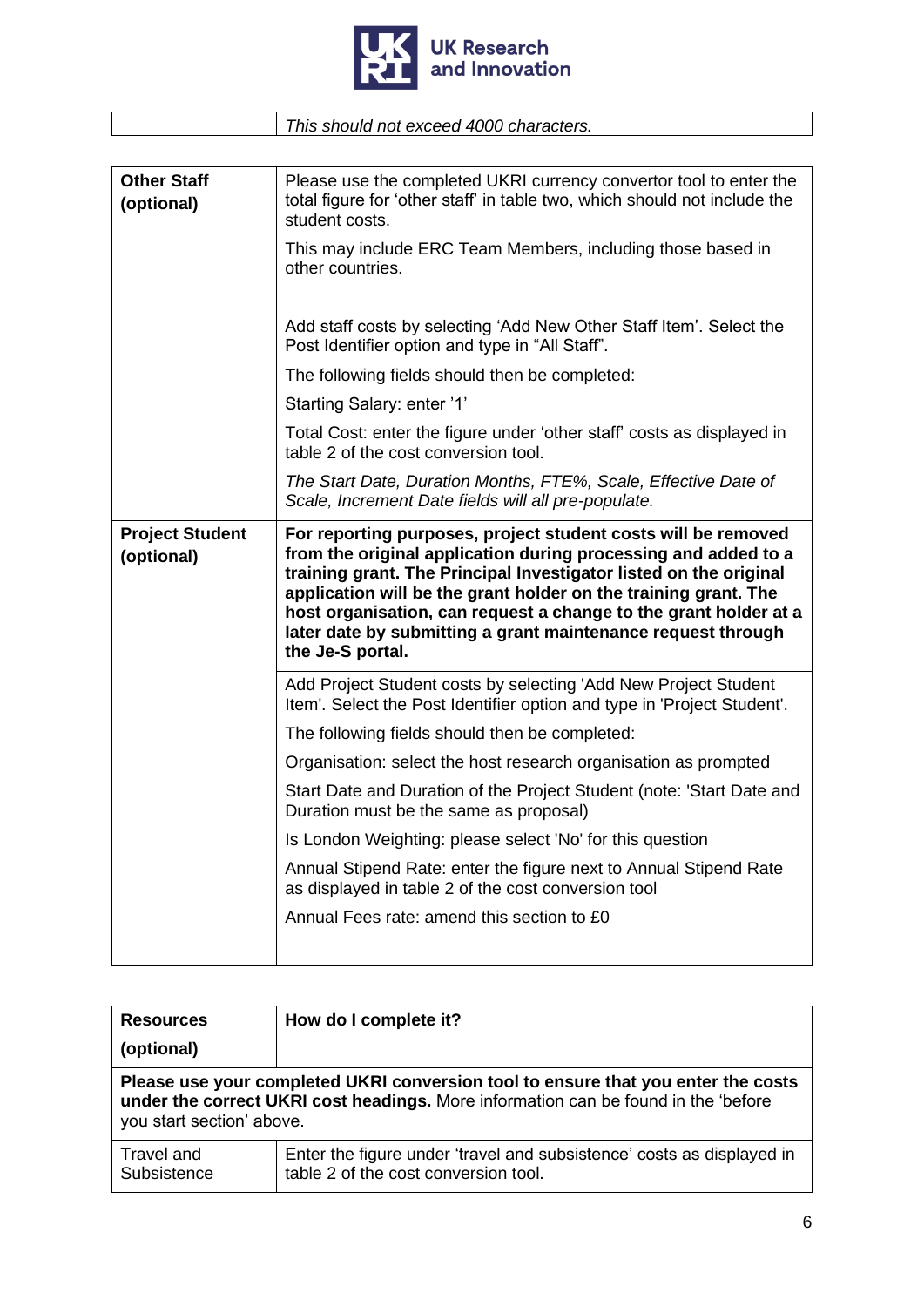

|                                                | The following fields should then be completed:                                                                                                                                                         |
|------------------------------------------------|--------------------------------------------------------------------------------------------------------------------------------------------------------------------------------------------------------|
|                                                | Destination and Purpose: enter the text 'all travel'                                                                                                                                                   |
|                                                | Overseas destination: uncheck this box                                                                                                                                                                 |
|                                                | Total $E$ : enter the costs in GBP as displayed in the cost conversion<br>tool.                                                                                                                        |
| Equipment                                      | Please note that all equipment costs will be costed under the<br>Other Directly Incurred Costs section automatically by the<br>currency convertor tool. This section does not need to be<br>completed. |
| <b>Other Directly</b><br><b>Incurred Costs</b> | Enter the figure under 'other directly incurred costs' as displayed in<br>table 2 of the cost conversion tool.                                                                                         |
|                                                | Select the 'Add New Other Directly Incurred Costs Item' button, the<br>following fields should be completed:                                                                                           |
|                                                | Description: 'all other directly incurred costs'                                                                                                                                                       |
|                                                | Amount: enter the costs in GBP as displayed in the cost conversion<br>tool.                                                                                                                            |
| <b>Animal Costs</b>                            | If your grant has any animal costs, the costs will already have<br>been mapped to the other directly incurred costs heading by<br>the cost conversion tool.                                            |
|                                                | If you have animal costs, the fields shown below require completion.                                                                                                                                   |
|                                                | Select the 'Add New Animal Costs Item' and complete the following<br>sections:                                                                                                                         |
|                                                | Species: select the appropriate animal species                                                                                                                                                         |
|                                                | Type and Microbiological Quality: enter a relevant description                                                                                                                                         |
|                                                | Maintenance Duration: enter the average number of weeks the<br>animals are being used.                                                                                                                 |
|                                                | Weekly Maintenance Costs: enter £0.00                                                                                                                                                                  |
|                                                | Maintenance cost type: select Directly Incurred                                                                                                                                                        |

| <b>Estates and</b><br><b>Indirect Costs</b><br>ೞ | How do I complete it?                                                                                                                                        |
|--------------------------------------------------|--------------------------------------------------------------------------------------------------------------------------------------------------------------|
| <b>Estates Costs</b>                             | If your grant has any estates costs, the costs will already have<br>been mapped to the other directly incurred costs heading by<br>the cost conversion tool. |
|                                                  | Amount: enter 0                                                                                                                                              |
| Indirect Costs                                   | Enter the figure in GBP under total indirect costs as displayed in<br>table 2 of the cost conversion tool.                                                   |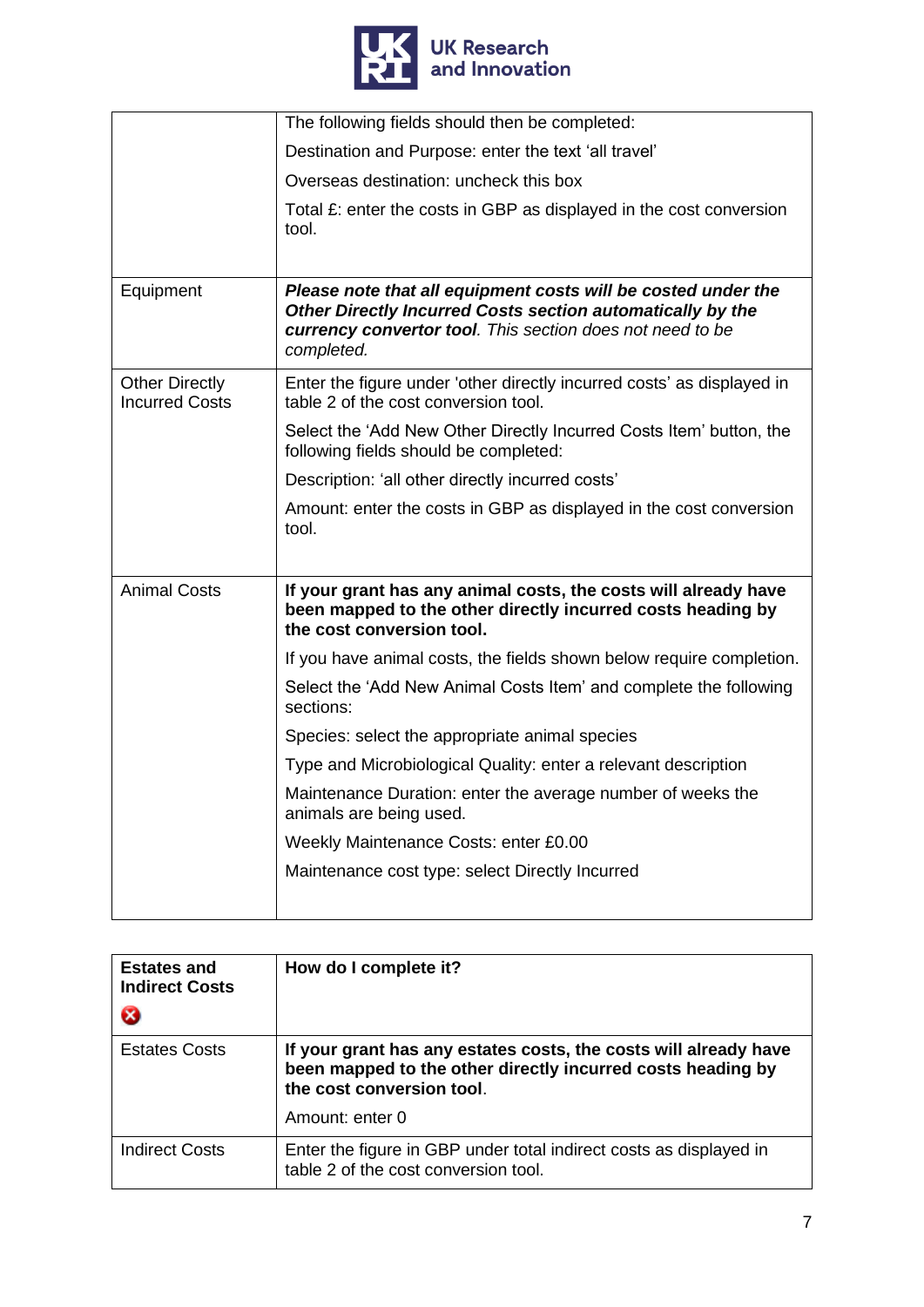

| <b>Project Partners</b>                                                                                                                                                                                                                        | How do I complete it?                                                                                                                     |  |
|------------------------------------------------------------------------------------------------------------------------------------------------------------------------------------------------------------------------------------------------|-------------------------------------------------------------------------------------------------------------------------------------------|--|
| (optional)                                                                                                                                                                                                                                     |                                                                                                                                           |  |
| This section should only be completed if there are any other non-host beneficiary<br>organisations contributing in-kind contributions to your project without requesting<br>payment. The project partners will not need to be Je-S registered. |                                                                                                                                           |  |
| contributions to the research project.                                                                                                                                                                                                         | An organisation should only be named as a project partner if it is providing specific                                                     |  |
| Portal.                                                                                                                                                                                                                                        | Please note that Project Partners will be shown externally on the <u>Gateway to Research</u>                                              |  |
| Project<br>Organisation<br>Details                                                                                                                                                                                                             | Select the 'Add New Project Partners Item' and select the<br>Organisation and Department from the search menu.                            |  |
| <b>Contact Details</b>                                                                                                                                                                                                                         | Select the Contact name from the Contact search menu. If the<br>contact cannot be found, select 'Add New Person' to add their<br>details. |  |
| <b>Direct Contribution</b><br>to Research<br>Project                                                                                                                                                                                           | Complete the appropriate sections for either Direct Contribution to<br>Research Project or Indirect Contribution to Research Project.     |  |
|                                                                                                                                                                                                                                                | All contributions added in this section should be zero.                                                                                   |  |
| Indirect<br>Contribution to<br>Research Project                                                                                                                                                                                                |                                                                                                                                           |  |

| <b>Ethical</b><br><b>Information</b><br>(optional) | How do I complete it?                                                                                                               |  |
|----------------------------------------------------|-------------------------------------------------------------------------------------------------------------------------------------|--|
| <b>Human</b><br><b>Participation</b>               |                                                                                                                                     |  |
| <b>Animal Research</b>                             |                                                                                                                                     |  |
| <b>Animal Species</b>                              | Any relevant sections here can be completed with evidence<br>provided in section 4: 'Ethics and Security' of the original proposal. |  |
| <b>Genetic and</b><br><b>Biological Risk</b>       |                                                                                                                                     |  |
| <b>Implications</b>                                |                                                                                                                                     |  |
| <b>Approvals</b>                                   |                                                                                                                                     |  |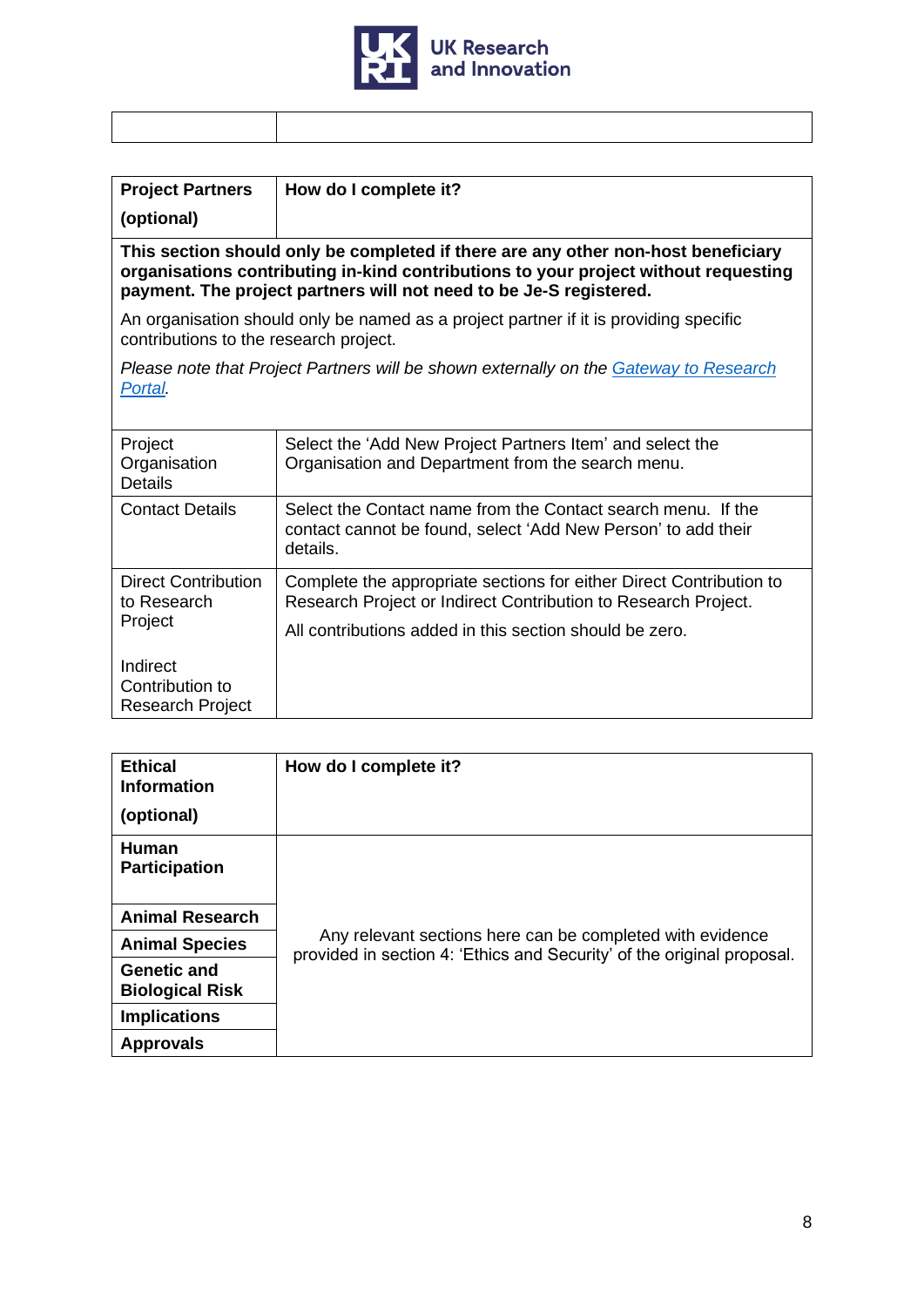

| <b>Proposal</b><br><b>Classification</b><br>(Mandatory)<br>Ø | How do I complete it?                                                                                                                                                                                                                                                                                                                                                                                                                                                             |
|--------------------------------------------------------------|-----------------------------------------------------------------------------------------------------------------------------------------------------------------------------------------------------------------------------------------------------------------------------------------------------------------------------------------------------------------------------------------------------------------------------------------------------------------------------------|
| Research Area<br>Qualifier<br><b>Free Text</b><br>Keywords   | These will be the research areas that are most like your ERC<br>Keywords in section one of your ERC proposal. Select the 'add new<br>research area' link and from the drop down select the most relevant<br>research areas for your project. Once you have made your<br>selection, you will then need to tick the 'Primary Area' and then save<br>by clicking the 'Set Primary Area' button.<br>Qualifiers and Free Text Keywords do not need to be completed in<br>this section. |
| Notes and<br>Comments                                        | Does not require completion.                                                                                                                                                                                                                                                                                                                                                                                                                                                      |

# <span id="page-8-0"></span>**Attachments**

The following attachments must be attached to the submission as PDF documents. Individual attachments are restricted to 10MB for case for support and 5MB for other types of attachment. Further guidance on how to upload an Attachment can be found on our [Je-S](https://je-s.rcuk.ac.uk/Handbook/pages/Generaldocumentactions/Attachments.htm) Help [text page.](https://je-s.rcuk.ac.uk/Handbook/pages/Generaldocumentactions/Attachments.htm)

Please ensure you select the correct UKRI attachment type to correspond with the relative part of the original ERC application, as shown below:

| <b>UKRI Attachment</b><br><b>Type</b> | <b>Maximum Page</b><br>length | <b>Mandatory/Optional</b> | <b>Extra Guidance</b>                                                                                                                                                                       |
|---------------------------------------|-------------------------------|---------------------------|---------------------------------------------------------------------------------------------------------------------------------------------------------------------------------------------|
| Case for Support                      | No page limit                 | Mandatory<br>(minimum 1)  | Please submit a copy<br>of the full original ERC<br>proposal under this<br>attachment type.                                                                                                 |
| Letter of Support                     | No page limit                 | Mandatory<br>(minimum 1)  | Please submit a copy<br>of the host institution<br>support letter originally<br>submitted to ERC.                                                                                           |
| <b>Other Attachment</b>               | No page limit                 | Mandatory<br>(minimum 3)  | Please submit PDF<br>copies of the following:<br>1) the ERC evaluation<br>result letter confirming<br>that the ERC<br>application was<br>successful.<br>2) ERC evaluation<br>summary report |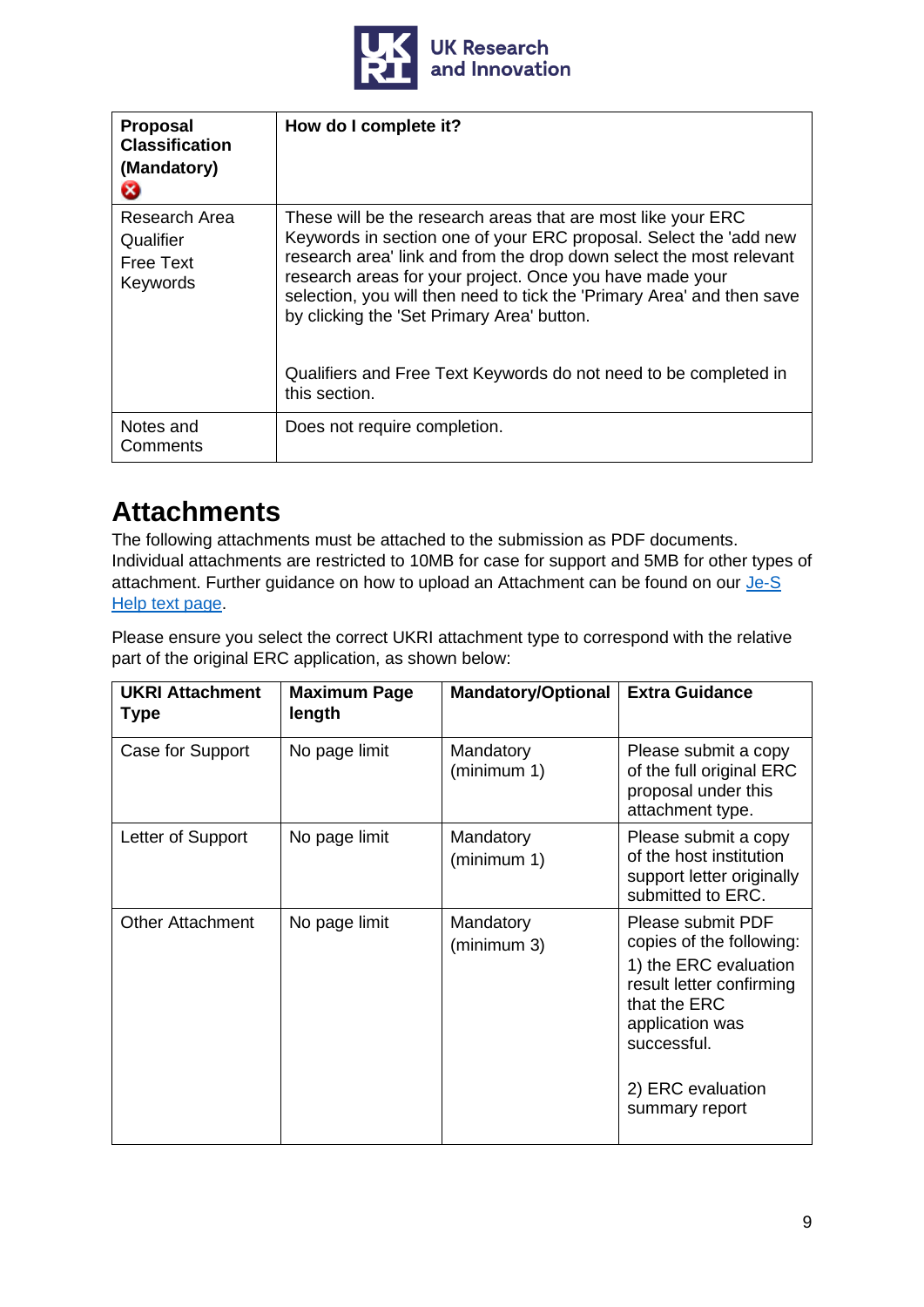

| 3) Completed UKRI  |
|--------------------|
| conversion tool    |
| spreadsheet (PDF). |

### <span id="page-9-0"></span>**Submitting your project details**

If the Je-S form has been completed by the grant holder, it can be submitted by following the instructions found on our Je-S help [text page.](https://je-s.rcuk.ac.uk/Handbook/pages/Generaldocumentactions/SubmitDocument.htm)

For Je-S forms completed on behalf of the grant holder, it must be transferred for them to submit as per the instructions in [Annex 2.](#page-15-1)

# <span id="page-9-1"></span>**Next steps**

UKRI will acknowledge the submission and conduct checks on the documents you have submitted. If the cost totals do not match the ERC proposal, or any mandatory attachments are missing, your submission will be returned in Je-S to correct these and re-submit.

Once UKRI has processed the submission, a grant offer letter will be issued containing UKRI terms and conditions relevant to the financial and reporting aspects of the programme of work within the project. These will include the additional grant conditions, as explained below.

Grant holders will be expected to report research outcomes through [Researchfish.](https://www.ukri.org/manage-your-award/reporting-your-projects-outcomes/) Grants will probably fall under the regular programme of assurance checks carried out on Research Council grants; however, we reserve the right to carry out additional monitoring as required.

# <span id="page-9-2"></span>**Additional grant conditions**

Grants will be subject to the [standard UK Research and Innovation fEC grant terms and](https://www.ukri.org/funding/information-for-award-holders/grant-terms-and-conditions/)  [conditions;](https://www.ukri.org/funding/information-for-award-holders/grant-terms-and-conditions/) however, the following additional grant conditions will be added to this call:

### **Call condition 1: Rate of funding**

100% of the EU-eligible costs applied for through the European Research Council ("ERC") on this grant will be paid for in GBP (£), subject to the maximum exchange rate as given in the guidance.

### **Call condition 2: Exchange rate**

UKRI shall be permitted to change the GBP (£) value of the grant where in UKRI's opinion there is a significant fluctuation in the GBP: EUR exchange rate from the exchange rate previously used to calculate the GBP  $(E)$  value of the outstanding grant sum provided always that:

- i. the GBP value of the grant shall not change more than once in any 12-month period; and
- ii. the revaluation process shall not affect payments which have already been made to the Recipient.

### **Call condition 3: Virement of costs**

The costs on this grant may be vired between any fund headings as required for the delivery of the research*.*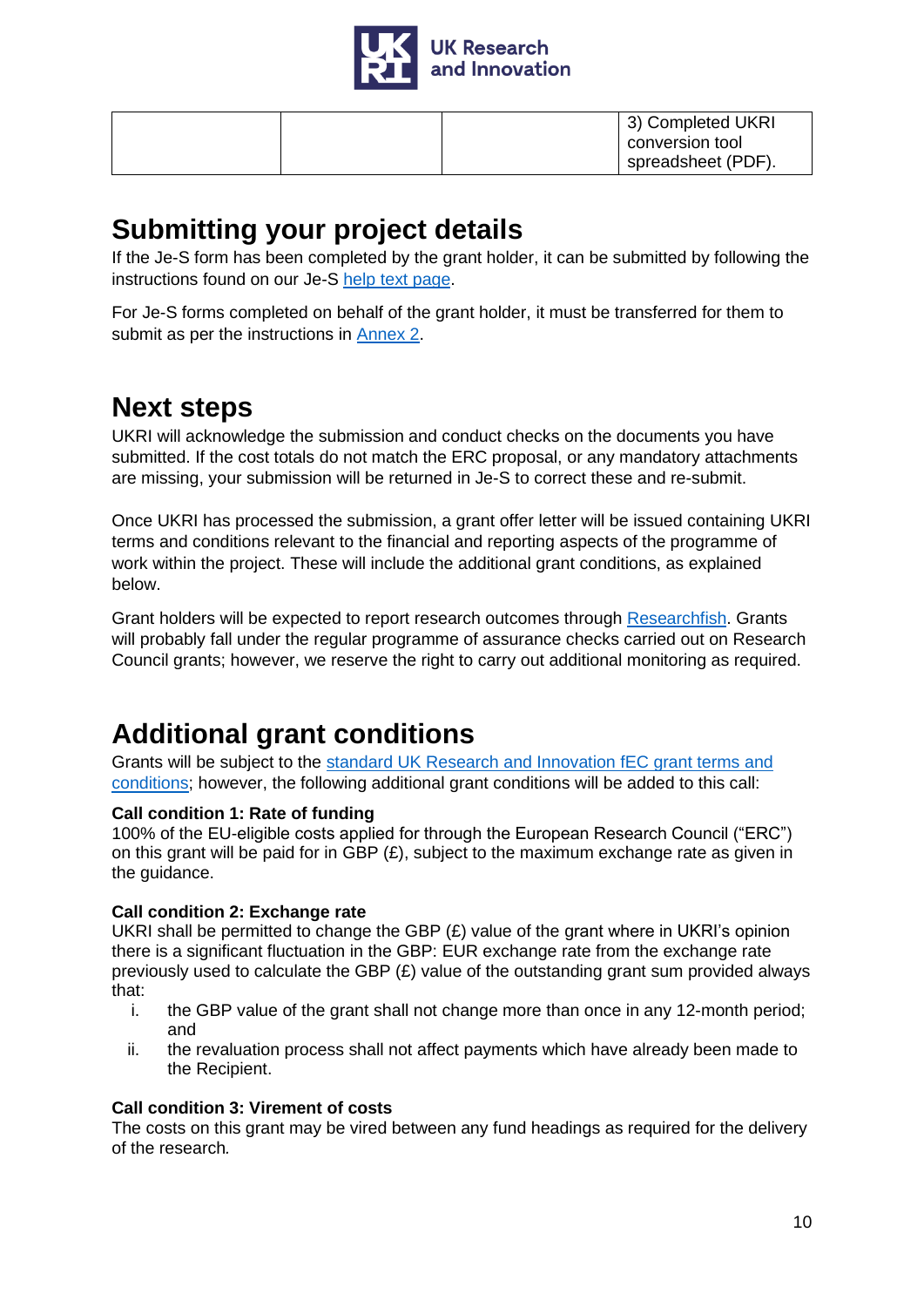

#### **Call condition 4: Grant portability**

The grant is not portable outside the UK. This grant may be transferred between eligible UK research organisations (portable) in accordance with the UKRI Standard Terms and Conditions of the grant.

#### **Call condition 5: Acknowledgment, Naming, Branding and Communications**

It is recognised that this grant has passed the ERC's assessment process successfully, but this is a UKRI grant and UKRI must be acknowledged as the funder of this award in any publicity and communications activities.

#### **Call condition 6: Additional reporting requirements**

Investigators must assist UKRI with any additional monitoring and reporting requirements on this funding activity, including those requested by the Department of Business, Energy and Industrial Strategy (BEIS).

### <span id="page-10-0"></span>**Contacts**

For queries on eligibility or policy: EUGrantsFunding@ukri.org

For any technical queries on Je-S: [JeSHelp@je-s.ukri.org](mailto:JeSHelp@je-s.ukri.org) or Phone 01793 444164 (Mon – Thurs 08:30 to 17:00 and Fri 08:30 to 16:30 excluding UK public holidays).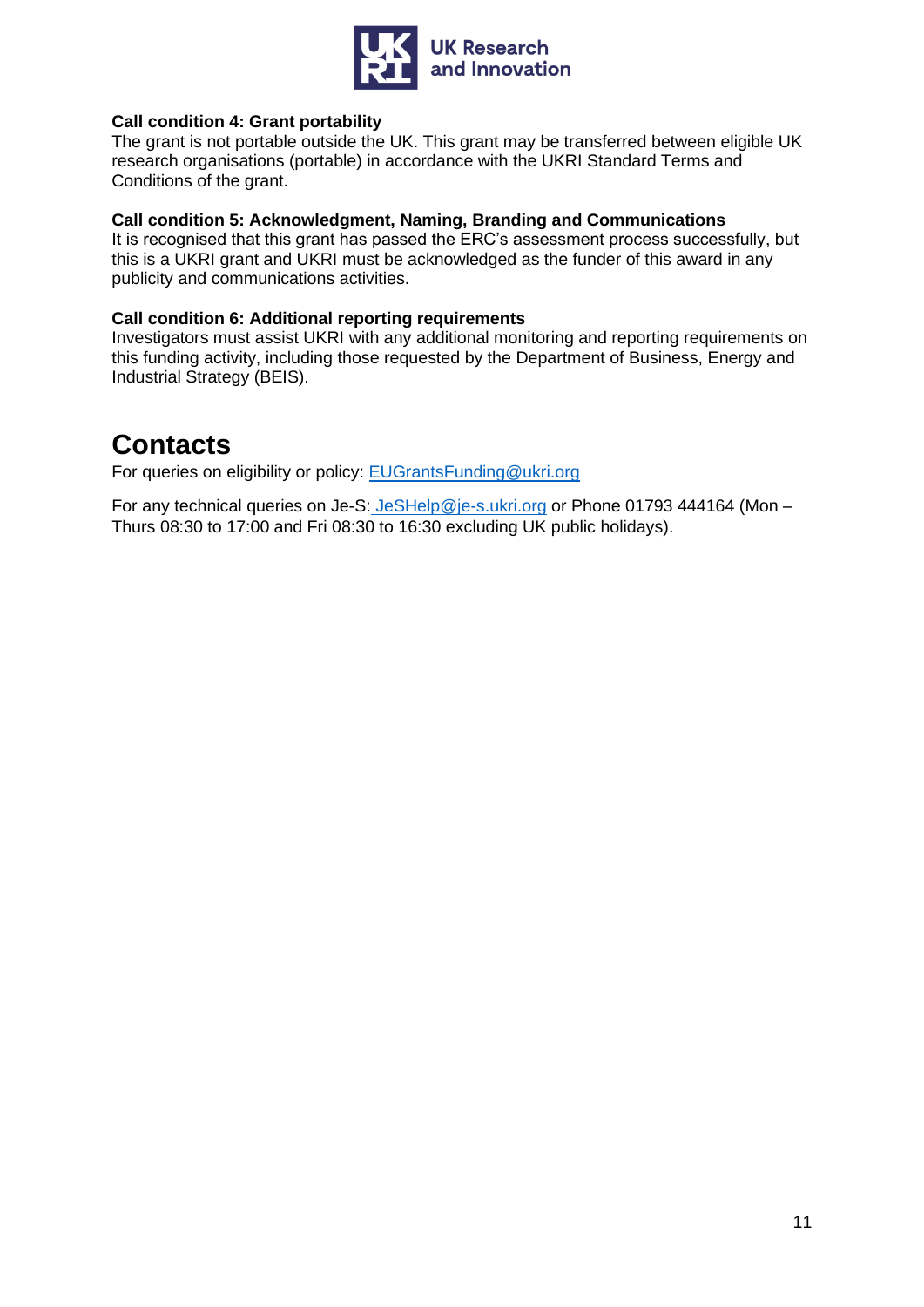

### <span id="page-11-0"></span>**Annex 1: Je-S account set-up**

## **Upgrading a Je-S account**

If you currently have a basic level Je-S account, you will be able to upgrade to a registered level by logging into your account, navigating to 'account summary' and selecting 'upgrade'. The upgrade will then be verified by your research organisation.

## **Forgotten your login details?**

If you have forgotten your login details, you will be able to retrieve these by selecting the 'retrieve username/password' link on the [Je-S Home page.](https://je-s.rcuk.ac.uk/JeS2WebLoginSite/Login.aspx)

### **Creating a new Registered Je-S account**

If you are a new user to Je-S and you wish to be named as a Principal Investigator on the Je-S form, you can create a Je-S account as follows. Please ensure you allow sufficient time for your account to be processed and verified by your organisation:

Select the 'Create an Account' link from the [front page of the Je-S portal:](https://je-s.rcuk.ac.uk/JeS2WebLoginSite/Login.aspx)



Review and Accept the user terms and conditions:

#### 7 Acceptance

| To create an account on Je-S, you must accept the terms and conditions for use of the Je-S System.                      |  |  |  |
|-------------------------------------------------------------------------------------------------------------------------|--|--|--|
| If you 'Accept' below, you will proceed to the account details input screen.                                            |  |  |  |
| If you choose to 'Not Accept' the terms and conditions at this time, you will be returned to the Je-S System home page. |  |  |  |
| If you have any queries, contact the Je-S Helpdesk (tel: +44 (0) 1793 44 4164; e-mail: JeSHelp@je-s.ukri.org)           |  |  |  |
| Accept<br>Not Accept                                                                                                    |  |  |  |

Type in your email and select 'account check'. You will be able to retrieve your login details if you already have an account:

| <b>Existing Account Check</b> | In order to check that you do not already have a Je-S account, please enter your email address in the box below and click 'Account Check'<br>If you have an ORCID identifier, you can also get that from the ORCID web site and we will check if you have an account linked to that ORCID |
|-------------------------------|-------------------------------------------------------------------------------------------------------------------------------------------------------------------------------------------------------------------------------------------------------------------------------------------|
| ORCID identifier:             | Create or connect your ORCID identifier from the ORCID web site                                                                                                                                                                                                                           |
| Email:                        | <b>Account Check</b><br>test@abc.com<br>×                                                                                                                                                                                                                                                 |
| Cancel                        |                                                                                                                                                                                                                                                                                           |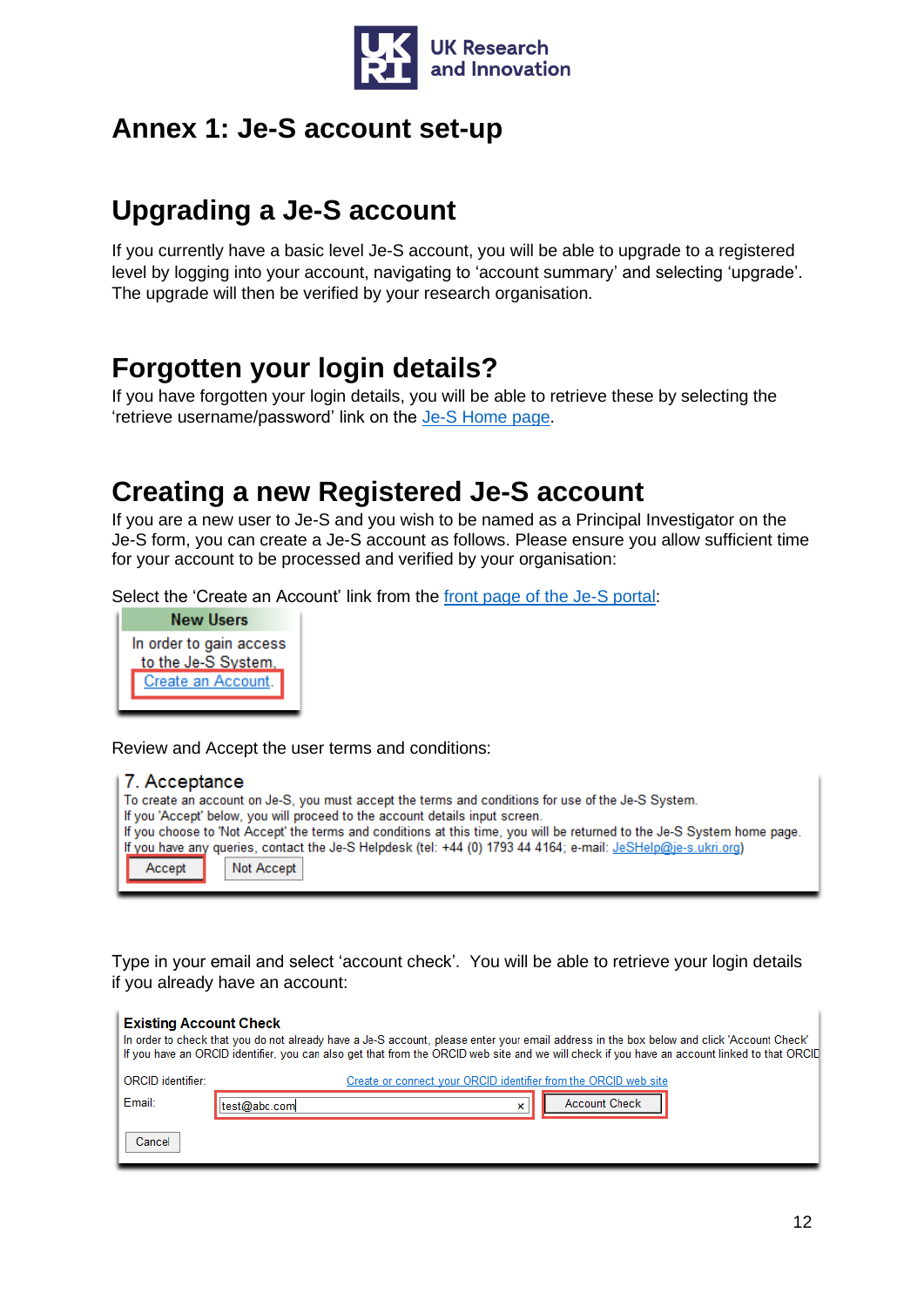

Select 'Get ORCID' identifier. You will be directed to the Open Researcher and Contributor (ORCID) website where you can either sign in or register for an ORCID identifier. ORCID provides a free registry to obtain a unique digital identifier for researchers and scholars. Further details can be found on our Je-S [help text page.](https://je-s.rcuk.ac.uk/Handbook/pages/SettingupaJeSaccount/SettingupaJeSaccount.htm#ORCID_Identifier1)

| You have not selected an ORCID identifier. |                      |                       |        |  |
|--------------------------------------------|----------------------|-----------------------|--------|--|
|                                            |                      |                       |        |  |
|                                            | Get ORCID identifier | Skip ORCID identifier | Cancel |  |

If your email address or ORCID identifier does **not** already exist on the Je-S system, you will be taken to the next stage (*step 6*). If your email address already exists or your ORCID Identifier is linked to an existing Je-S account, you will be requested to retrieve your login details (*step 3*).

Tick the check box for 'An applicant on a standard or outline proposal', then select 'next step':



Enter your details ensuring that the mandatory fields are completed, then select 'next step'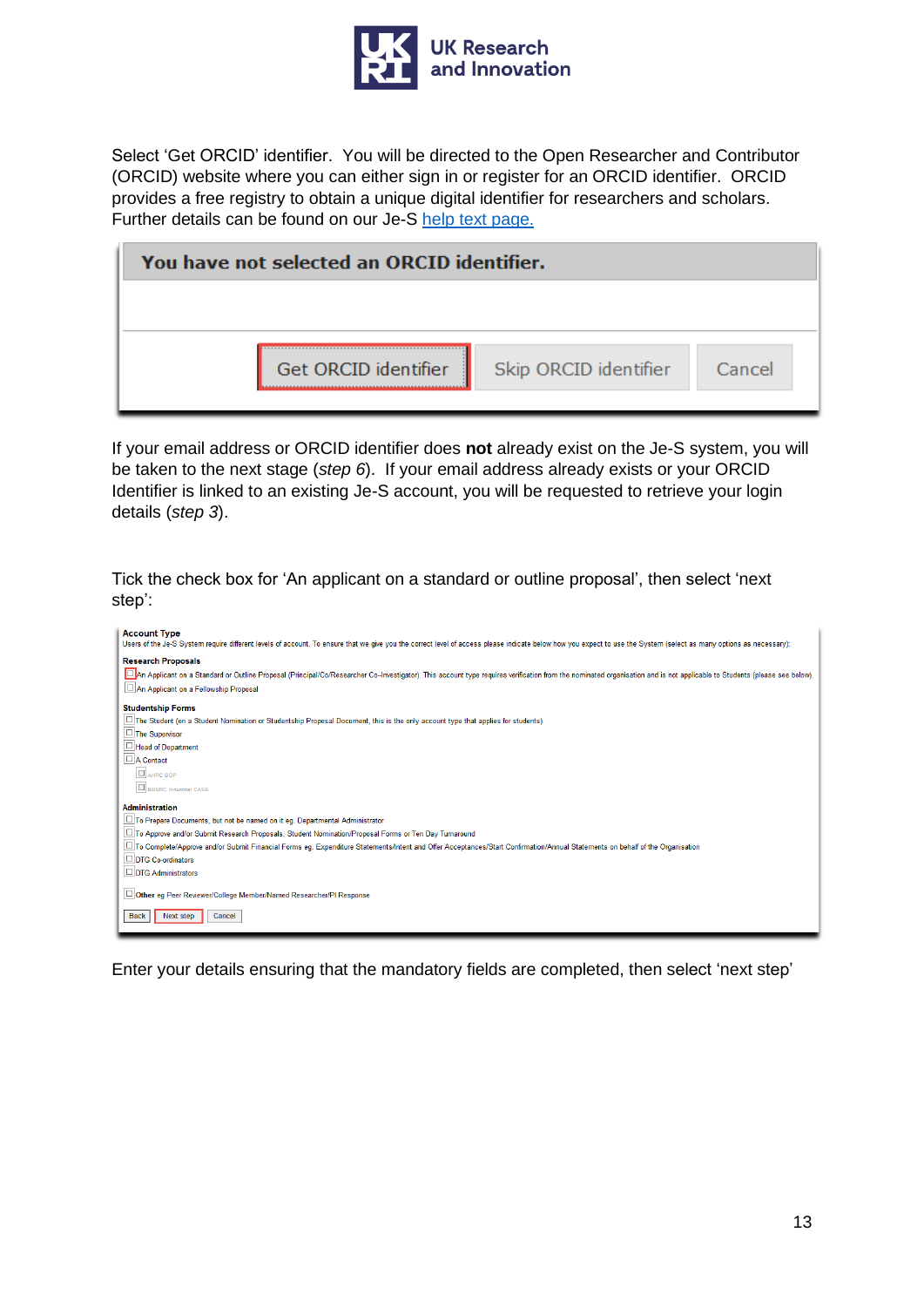

| <b>Personal Details</b><br>Please enter your personal details and click 'Next Step' - mandatory fields are marked with *                                                                                         |                                                                                                                      |  |  |  |
|------------------------------------------------------------------------------------------------------------------------------------------------------------------------------------------------------------------|----------------------------------------------------------------------------------------------------------------------|--|--|--|
| Title:                                                                                                                                                                                                           | -- Select --<br>$\checkmark$                                                                                         |  |  |  |
| Forenames:                                                                                                                                                                                                       |                                                                                                                      |  |  |  |
|                                                                                                                                                                                                                  |                                                                                                                      |  |  |  |
|                                                                                                                                                                                                                  |                                                                                                                      |  |  |  |
| Surname:                                                                                                                                                                                                         |                                                                                                                      |  |  |  |
| 1Former Surname:                                                                                                                                                                                                 |                                                                                                                      |  |  |  |
| Telephone number:                                                                                                                                                                                                |                                                                                                                      |  |  |  |
| Date of birth:                                                                                                                                                                                                   | ma.<br>Date of birth is required for account verification but<br>will also be used for Equal Opportunities purposes. |  |  |  |
| Post:                                                                                                                                                                                                            | $\star$                                                                                                              |  |  |  |
| Post start date:                                                                                                                                                                                                 | <b>HH</b>                                                                                                            |  |  |  |
| <b>Equal Opportunities Data</b><br>Why do we ask for this information?                                                                                                                                           |                                                                                                                      |  |  |  |
| Ethnic origin:                                                                                                                                                                                                   | $-$ Select $-$<br>◡                                                                                                  |  |  |  |
| Country of nationality:                                                                                                                                                                                          | $-$ Select $-$<br>$\checkmark$                                                                                       |  |  |  |
| Gender:                                                                                                                                                                                                          | $-$ Select $-$<br>◡                                                                                                  |  |  |  |
| Disabled:<br>What is a "Disability"?                                                                                                                                                                             | $\bigcirc$ No $\bigcirc$ Yes $\bigcirc$ Not disclosed                                                                |  |  |  |
| Disability:                                                                                                                                                                                                      |                                                                                                                      |  |  |  |
| 1 If you have had any previous interactions with the research councils, e.g. as a council funded student, and have changed your surname please provide your former surname<br><b>Back</b><br>Cancel<br>Next step |                                                                                                                      |  |  |  |

Select 'next step' at the qualifications screen

| <b>Qualifications</b>                                                                                                                                             |  |  |
|-------------------------------------------------------------------------------------------------------------------------------------------------------------------|--|--|
| This section is optional.<br>If you do wish to record your qualifications, please click 'Add Qualification'.<br>When you have finished, please click 'Next Step'. |  |  |
| <b>Add Qualification</b>                                                                                                                                          |  |  |
| <b>Back</b><br>Cancel<br>Next Step                                                                                                                                |  |  |

Click the 'select organisation' link and type in the name or your organisation: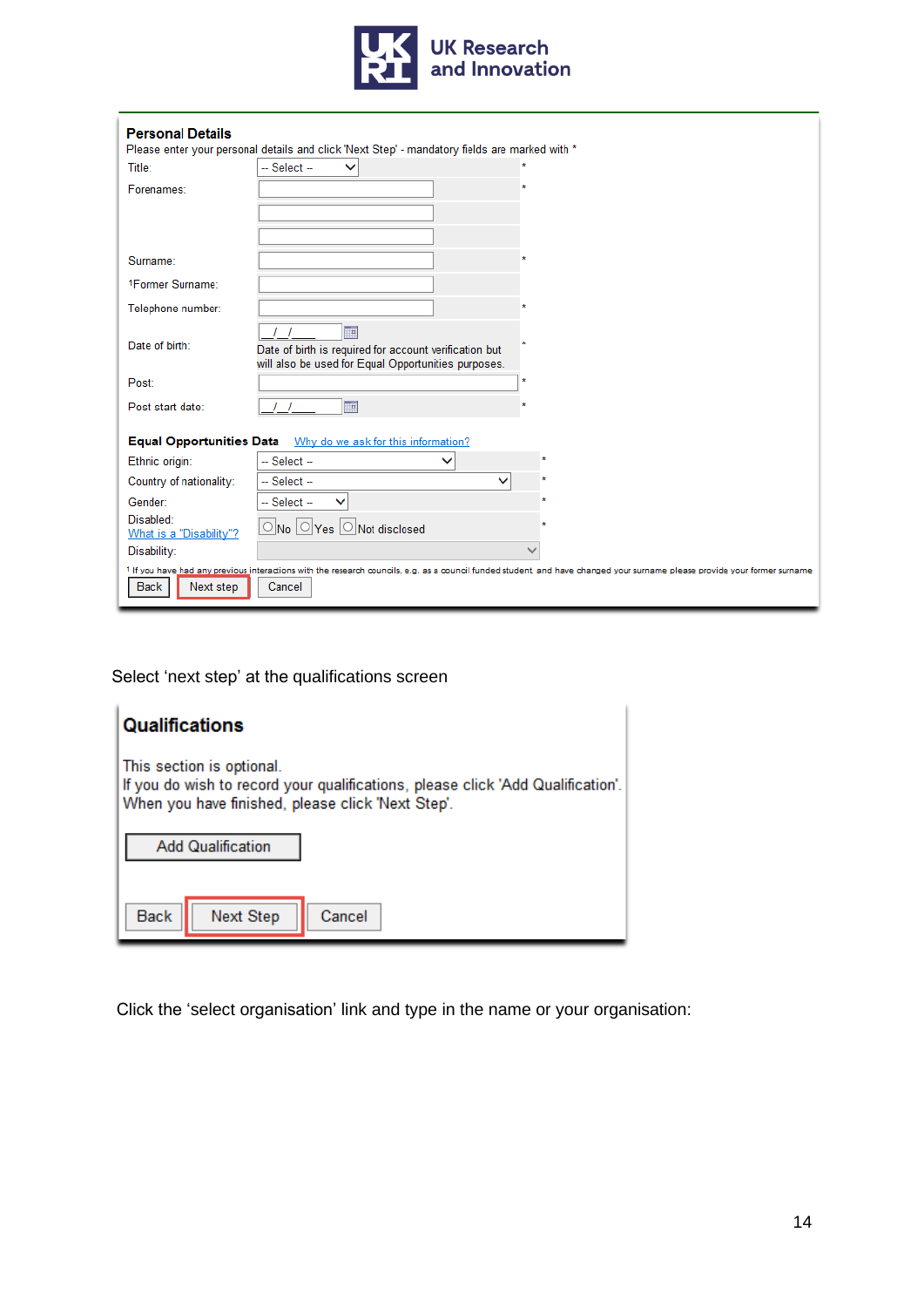

#### Organisation

| viyaməanvii                                                                                                                                           |                                                                        |  |  |  |  |
|-------------------------------------------------------------------------------------------------------------------------------------------------------|------------------------------------------------------------------------|--|--|--|--|
| Please select your organisation and department and click 'Next Step'.                                                                                 |                                                                        |  |  |  |  |
| (this section is not mandatory for student or fellowship account types, for these account types you can bypass this page using the next step option). |                                                                        |  |  |  |  |
|                                                                                                                                                       |                                                                        |  |  |  |  |
|                                                                                                                                                       | Note: organisation and department searches will appear in a new window |  |  |  |  |
| Organisation:                                                                                                                                         | <b>Select Organisation</b>                                             |  |  |  |  |
|                                                                                                                                                       |                                                                        |  |  |  |  |
| Department:                                                                                                                                           | <b>Select Department</b>                                               |  |  |  |  |
| If you cannot find your organisation or department please contact the Je-S Help Desk on +44 (0) 1793 444 164.                                         |                                                                        |  |  |  |  |
| <b>Back</b><br>Next step                                                                                                                              | Cancel                                                                 |  |  |  |  |

Type in a username, password and hint and select 'next step':

| <b>User Account Details</b><br>Preferred User Name: | Please enter a user name, password (at least 6 characters) and hint and click "Next Step".<br>× |
|-----------------------------------------------------|-------------------------------------------------------------------------------------------------|
| Password:                                           | $\star$                                                                                         |
| Confirm Password:                                   | *                                                                                               |
| Password Hint:                                      | ×                                                                                               |
| <b>Back</b><br>Next step                            | Cancel                                                                                          |

If you have already set up your ORCID identifier select 'skip ORCID identifier':

| You have not selected an ORCID identifier. |                      |                              |  |  |
|--------------------------------------------|----------------------|------------------------------|--|--|
|                                            |                      |                              |  |  |
|                                            | Get ORCID identifier | Skip ORCID identifier Cancel |  |  |
|                                            |                      |                              |  |  |

Check your details are correct and select 'create account'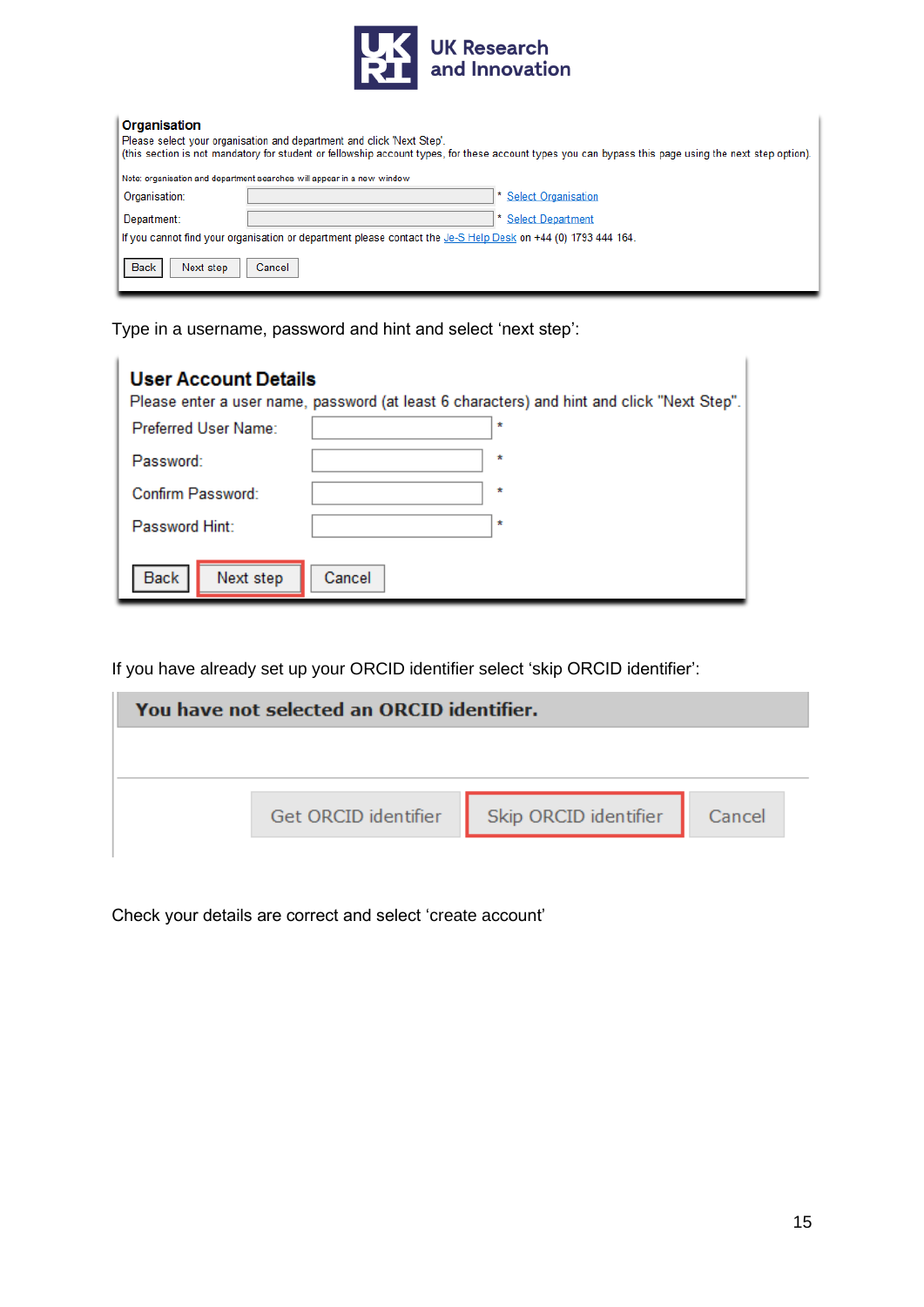

| <b>Confirm details</b>                                                             |                      |                         |                                  |  |  |
|------------------------------------------------------------------------------------|----------------------|-------------------------|----------------------------------|--|--|
| Please check your details and click 'Create Account'<br><b>New Account Details</b> |                      |                         |                                  |  |  |
| User Name:                                                                         | с                    | ORCID identifier:       | Undisclosed Get ORCID identifier |  |  |
| Name:                                                                              | <b>Mrs</b>           |                         |                                  |  |  |
| Email address:                                                                     | test@abc.com         | Country of Nationality: | Not Disclosed                    |  |  |
| Telephone:                                                                         | 01793                | Date of Birth:          | 24 September                     |  |  |
| Post:                                                                              |                      | Post Start Date:        | 08 May 2018                      |  |  |
| Ethnic Origin:                                                                     | <b>Not Disclosed</b> | Disabled:               | <b>Undisclosed</b>               |  |  |
| Organisation                                                                       |                      |                         |                                  |  |  |
| Organisation:                                                                      |                      |                         |                                  |  |  |
| Department:                                                                        | Management           |                         |                                  |  |  |
| <b>Create Account</b><br>Back<br>Cancel                                            |                      |                         |                                  |  |  |

You will receive an email requesting the activation of your Je-S account. A request will also be sent to your Research Organisation for verification of your account. Therefore, your account will not be fully active until this has happened.

You can check whether your account is verified by checking the text at the bottom of the screen in the 'Account Summary' section on the left-hand side when you log in to Je-S.

<span id="page-15-1"></span>You have a full account - this means that you can be an Applicant on a Standard or Outline Proposal (Principal/Co/Researcher Co-Investigator) or an Applicant on a Fellowship Proposal.

## <span id="page-15-0"></span>**Annex 2: Completing the Je-S form on behalf of the grant awardee**

The Je-S form can be created and completed by a member of staff at the grant holder's Research Organisation on behalf of the grant holder (Principal Investigator) as long as they have a personal Je-S account. Our step-by-step guide below will guide you through this process:

- 1. To submit your details to UKRI in the Je-S system, log in to Je-S and follow our guidance on [completing the submission.](#page-3-0)
- 2. Once the form has been completed, select **document actions** from the top of the screen and then **transfer document ownership** from the drop-down menu: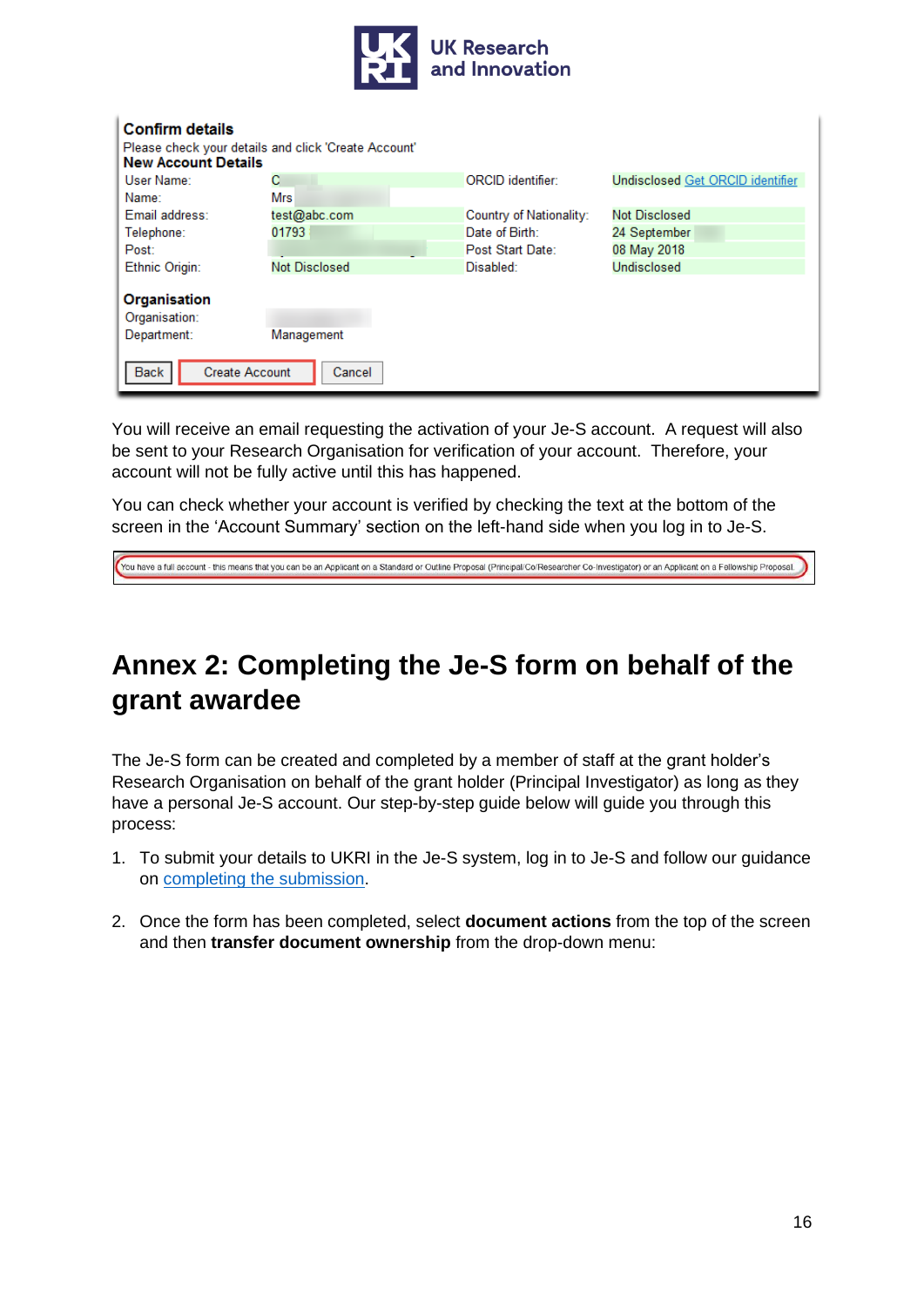

| <u>  Iome: Documents: Document </u> |        |  |
|-------------------------------------|--------|--|
| Document Actions                    | Cancel |  |
| <b>Check Document Validity</b>      |        |  |
| Preview Document                    |        |  |
| Print Document                      |        |  |
| Export Document as XML              |        |  |
| Administer User Access              |        |  |
| Display Document History            |        |  |
| Show Submission Path                |        |  |
| Hide Document                       |        |  |
| Transfer Document<br>Ownership      |        |  |
| <b>Delete Document</b>              |        |  |

3. You will then be able to select the grant awardee by clicking the **select user** button:

| As owner of this document you may transfer ownership to another user. |  |  |  |
|-----------------------------------------------------------------------|--|--|--|
| (note: search will appear in a new window)                            |  |  |  |
| Transfer to this user:                                                |  |  |  |
| <b>Select User</b>                                                    |  |  |  |
|                                                                       |  |  |  |

4. Enter the Surname of the grant awardee and then click **search:**

| <b>Je-S Person Search</b>                                                                                                                                                     |                     |  |  |
|-------------------------------------------------------------------------------------------------------------------------------------------------------------------------------|---------------------|--|--|
| Please specify the beginning of the surname and optional initials to search for a person.<br>After searching, click on any part of a row to select that person onto the form. |                     |  |  |
| Surname:<br>Search                                                                                                                                                            | Initials:<br>Cancel |  |  |

5. The form will now be transferred to the grant awardee.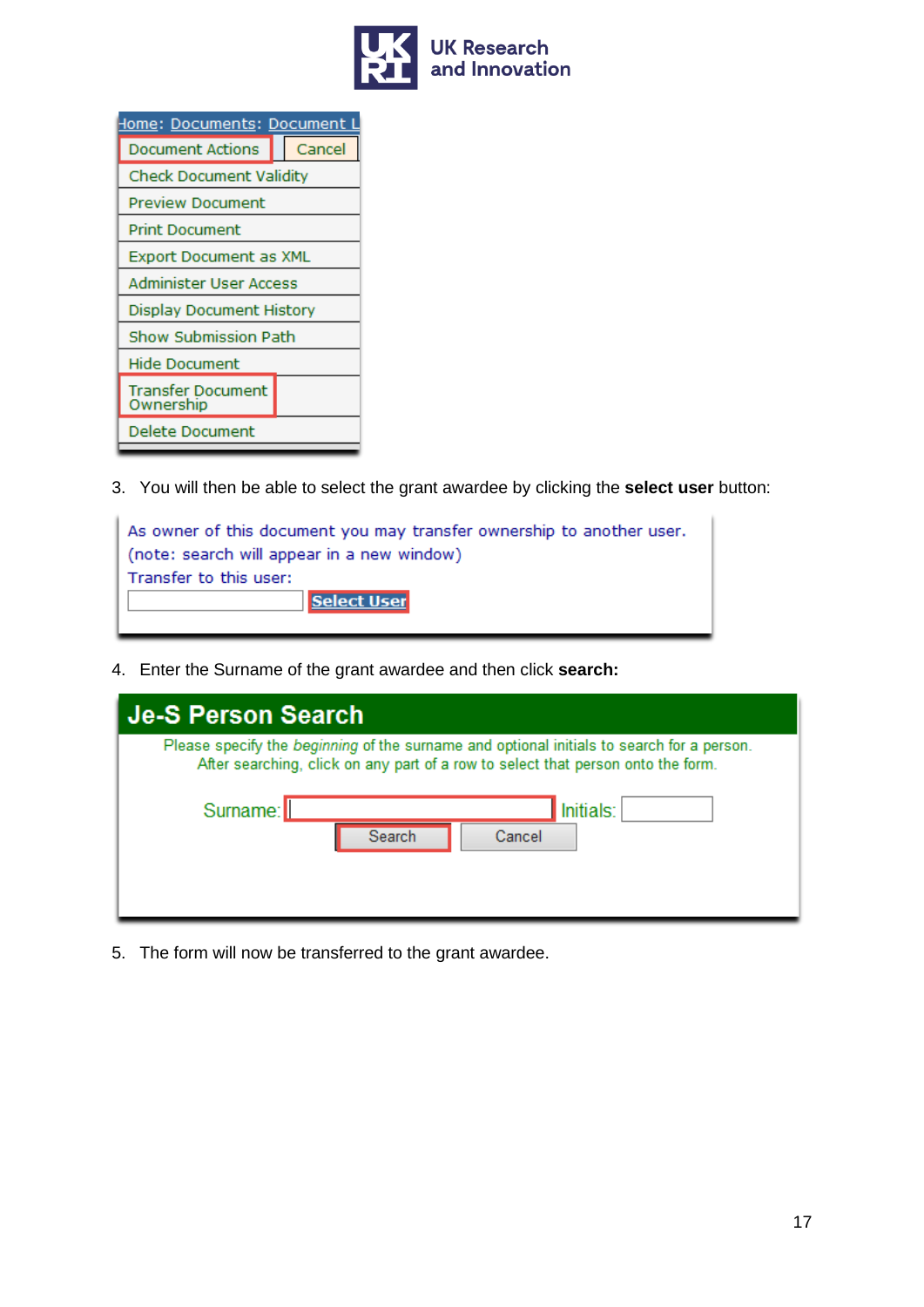

# <span id="page-17-0"></span>**Annex 3: Registering a Host Institution onto Je-S**

Many organisations will already be registered on Je-S, particularly if they are larger or if they have submitted applications to UKRI funding schemes previously. You can check to see if your organisation is already registered by clicking on the 'Je-S Registered Organisations' link on the [Je-S Home page.](https://je-s.rcuk.ac.uk/JeS2WebLoginSite/Login.aspx)

Those who have never applied to a UKRI funding scheme will need to register before they are able to submit their details to UKRI. This can be done by following the 'self-registration' process as detailed below. Please note that industry hosts should follow the steps below and do not need to complete the IRO (Independent Research Organisation) registration process in addition.

## **To self-register an Organisation that is not currently on Je-S:**

1. Go to the Je-S login screen.

2. Select the link called 'self-registration for organisations' (as shown in the below screenshot)



3. Accept the Terms and Conditions. You will not be able to proceed without accepting.

4. Complete the 'Organisation' page. Please note that there is a restriction on the number of characters available in the Organisation Name field and words such as 'University' should be entered in English.

5. If a 'Potential Duplicates' page appears please check to see if your organisation is listed. Your organisation's name may be listed in a slightly different way (for example, it may be shortened or a word such as 'University' may be listed either at the start or end of the name). Please check this list carefully to avoid creating a duplicate organisation. If your organisation is on the list, please select 'cancel' as this means that it is already registered with Je-S and you do not need to create a new record. If it is not on the list, then please select 'Next Step'.

6. Check the details and select Create Organisation.

7. Organisation registration is now complete.